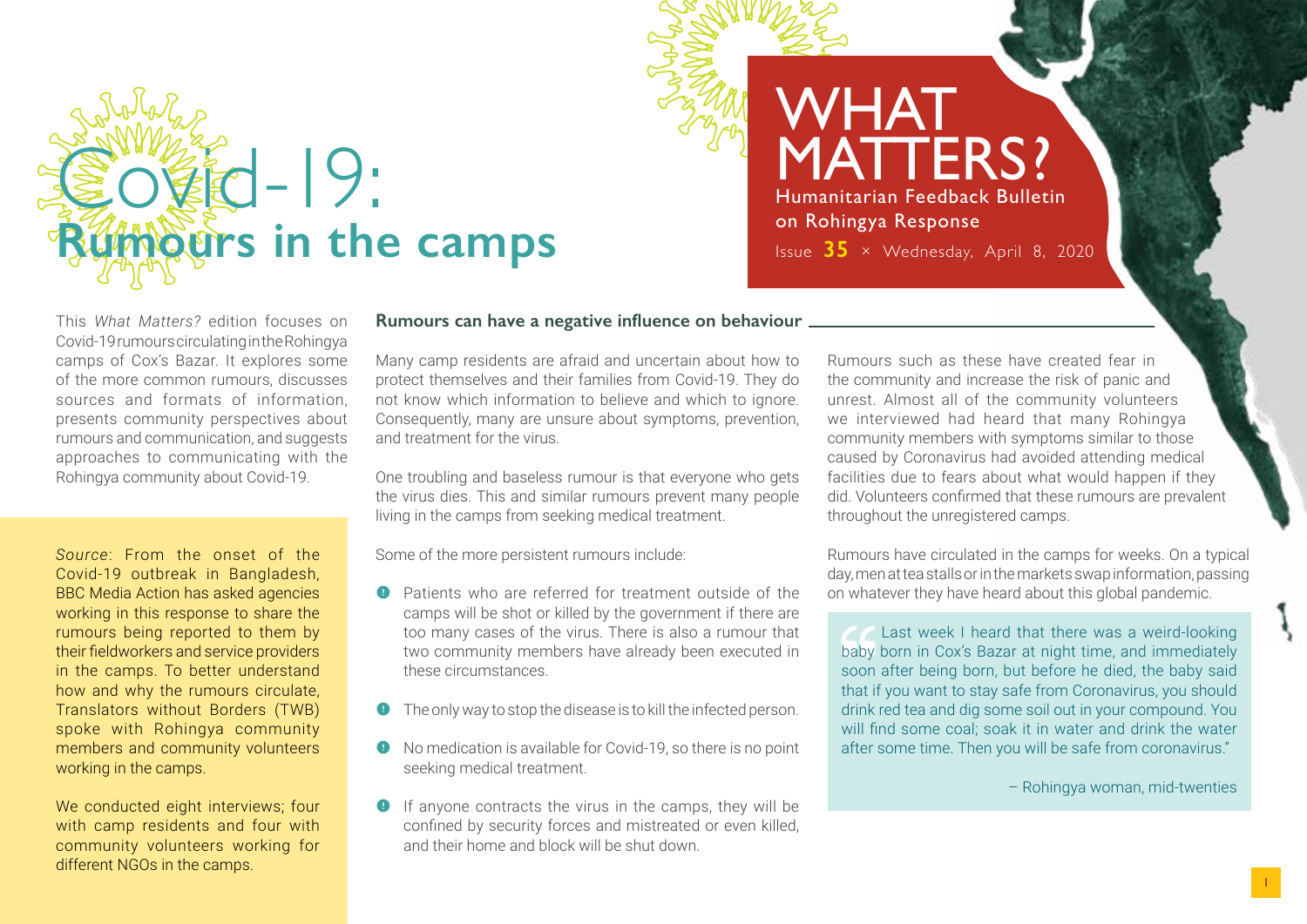## **Reliable and unreliable sources**

Much of the information that circulates through refugee camps in Bangladesh is untrue. The Rohingya community receives information about the Coronavirus from many sources, including friends, family, and neighbours, the army and police, community block meetings, television, newspapers, social media, automated public service announcements from telephone companies, NGO training sessions, and loudspeaker announcements from CNGs and tom-toms. The sheer range of sources of both reliable information and unreliable misinformation gives rise to confusion. Legitimate, useful information is hidden amongst the persistent and pervasive rumours.

Some community members are selective about the information they trust. Generally, they see medical professionals, NGOs and the authorities as reliable sources of information about how to deal with the virus. Information authorised or circulated by CiCs is considered to be particularly reliable. Large portions of the community consider mainstream news channels (including Rohingya channels) and local newspapers to be trustworthy. Many people also consult respected Imams and community leaders (mahjis) to receive and confirm information.

### Official sources known by the community are seen as the most reliable

 $\epsilon$  I don't trust any information other than health professionals' advice."

– Rohingya woman, mid-twenties

The local authorities are aware of the rumours circulating in the camps and try to get factual messages to the community. For example, in a recent interview with BBC Media Action, Additional RRRC Kazi Mozammel said that people in the camps with Covid-19 symptoms should seek advice from a community leader (mahji) or health worker. He also suggested they could go to the nearest health post, contact the CiC, or call the hotline number (+8801701202597) with the help of service providers. He noted that the health posts in the camps are open and refuted the idea that doctors would not treat someone if they were diagnosed with the Coronavirus. He urged the community not to hold back any information. BBC Media Action has shared the audio of the interview with partners to help get this information, from a source people may trust, to people in the camps. This audio package, along with a range of communication tools designed to help humanitarian agencies communicate consistently about Covid-19, is available on the [Shongjog website.](http://shongjog.org.bd/)

## **Countering the rumours:** WHO advice for the Rohingya camps about isolation, quarantine and seeking treatment for other respiratory illnesses

# **Isolation**

This is for people who are unwell. The idea is to both treat symptoms (for example with paracetamol, IV fluids if needed, oxygen, and antibiotics if there is a secondary bacterial infection) and to make

them comfortable. Also, it is important to make sure that people are not able to transmit the infection to family or community members and that they are looked after by health workers using personal protective equipment. If someone goes to a healthcare facility with respiratory symptoms, they will be screened there to see if they require isolation. If they do, they will be taken to isolation by ambulance. The health care workers will do everything that they can to take good care of them. Health facilities used may be located outside of the person's own camp to ensure people receive the best possible care, but no one will be removed from the camps.

# **Quarantine**

This is for healthy people who have been in contact with someone who has or might have Covid-19 – for example family members from the same residence. They are watched closely for any new respiratory symptoms so that their care can be managed quickly. This strategy also reduces the risk of newly sick people passing on the infection to others. Quarantine will most likely be at a facility in the camps. There will be access to all essential services there including – food, water, toilets and bathing areas.

## **Other respiratory illnesses**

If people are feeling unwell, and especially if they are having difficulties in breathing, there are things that medical providers can do to help. In addition, it is helpful to identify those that are infected early to prevent rapid transmission. It is very possible that their condition is not related to Covid-19 but is still something requiring medical attention. Regardless, people who have a cough, fever, or sore throat should stay at least one metre from others, wear a mask, wash their hands regularly, employ appropriate cough etiquette, refrain from spitting and seek medical advice.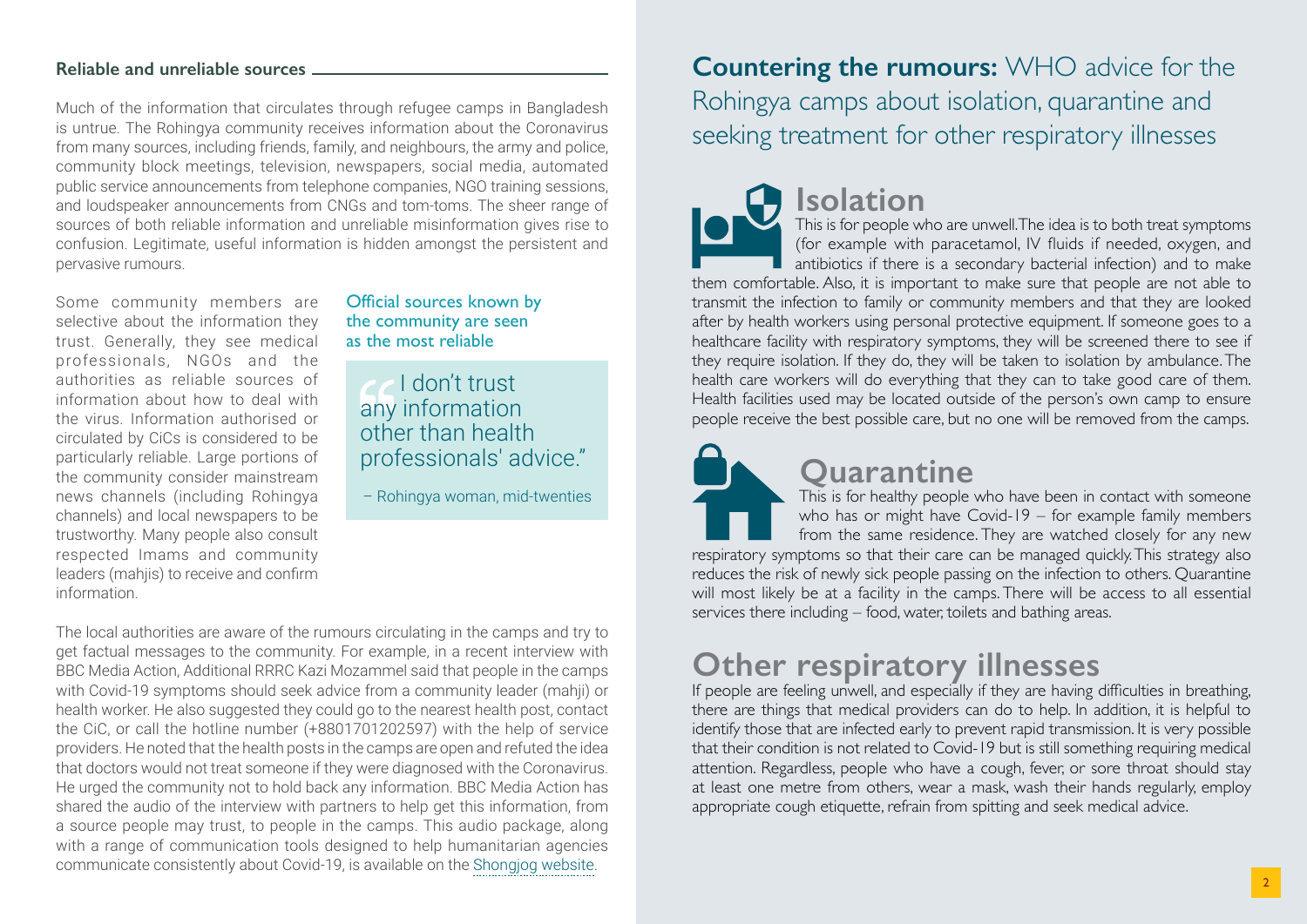### **Other sources**

Community members seek information wherever they can. None of those interviewed felt that they had enough information about the virus. They wanted to know what they could do to protect themselves from the virus, other than washing their hands and covering their faces. For some, the more common a rumour, the more credible it was.

**COLU** kind of trust this information because a lot of people are saying the same things at the same time, but I know there might be some rumours as well."

– Rohingya man, mid-thirties

The global nature and scale of Covid-19 means that there are very many social media posts, videos, publications, reports, articles, memes and stories available in hundreds of languages. Sorting through what is true and false is challenging. The information about the Coronavirus that circulates in the camps is shared predominantly through word-ofmouth. It generally originates from posts on social media and calls to friends and relatives abroad. The reduced number of NGO workers allowed into the camps due to restrictions in response to Covid-19 also makes people increasingly reliant on other, predominantly unofficial and often unreliable sources of information.

## **The Rohingya community has specific communication needs**

Effective communication is essential, especially for vulnerable populations in crisis situations. Providing the right information in the right format can save lives. It is essential to approach situations with an underlying understanding of the language and communication needs and preferences of the community.

**C** I trust the information that is disseminated through loudspeakers. If it was wrong, they would have been stopped by the government officials."

– Rohingya man, mid-twenties

Rohingya is a predominantly verbal language. So, most Rohingya people living in the camps can only understand information presented verbally or in audio formats. All community members interviewed said they prefer to receive information about Covid-19 in audio formats, particularly over loudspeakers. Community volunteers confirmed that. Interviewees identified tom-toms and the loudspeakers carried on CNGs as one of the most trusted formats of information dissemination.

## **Religion as a protector, and other 'cures' for Covid-19**

Other rumours emerging from information shared from humanitarian agencies operating in camps include a number related to religion. Some Rohingya people feel that they are immune or protected from the virus because of their religion, because they regularly visit the mosque or because they regularly pray.

Other inputs suggest that some Rohingya people believe the virus represents some kind of curse or punishment for non-Muslims, and that Muslim people are therefore safe.

According to many people, Allah has shown his aggression as people don't worship or pray."

**London has been hit** with severe dust storms. wind and ice. There is a general sense of the end of the world, primarily as punishment for our sins."

Some Rohingya people believe that, because they are already a persecuted group, God will be on their side and protect them from Coronavirus. This protection, they believe, will be augmented since they pray and wash regularly, meaning that they will not get infected.

Beyond religious beliefs or practices, there are a variety of rumours circulating about different treatments or cures for Covid-19. These include thankuni leaf (a kind of herb) and mamina leaf, hot water (with or without garlic), bananas, turmeric and bitter vegetables. Charcoal - perhaps dissolved in water - is also felt to be a protective agent by some people.

Some Rohingya people also feel that antibiotics are a good cure for Covid-19. This is not the case, although the WHO advise that antibiotics may be useful for some secondary bacterial infections that occur alongside Covid-19 in some cases.